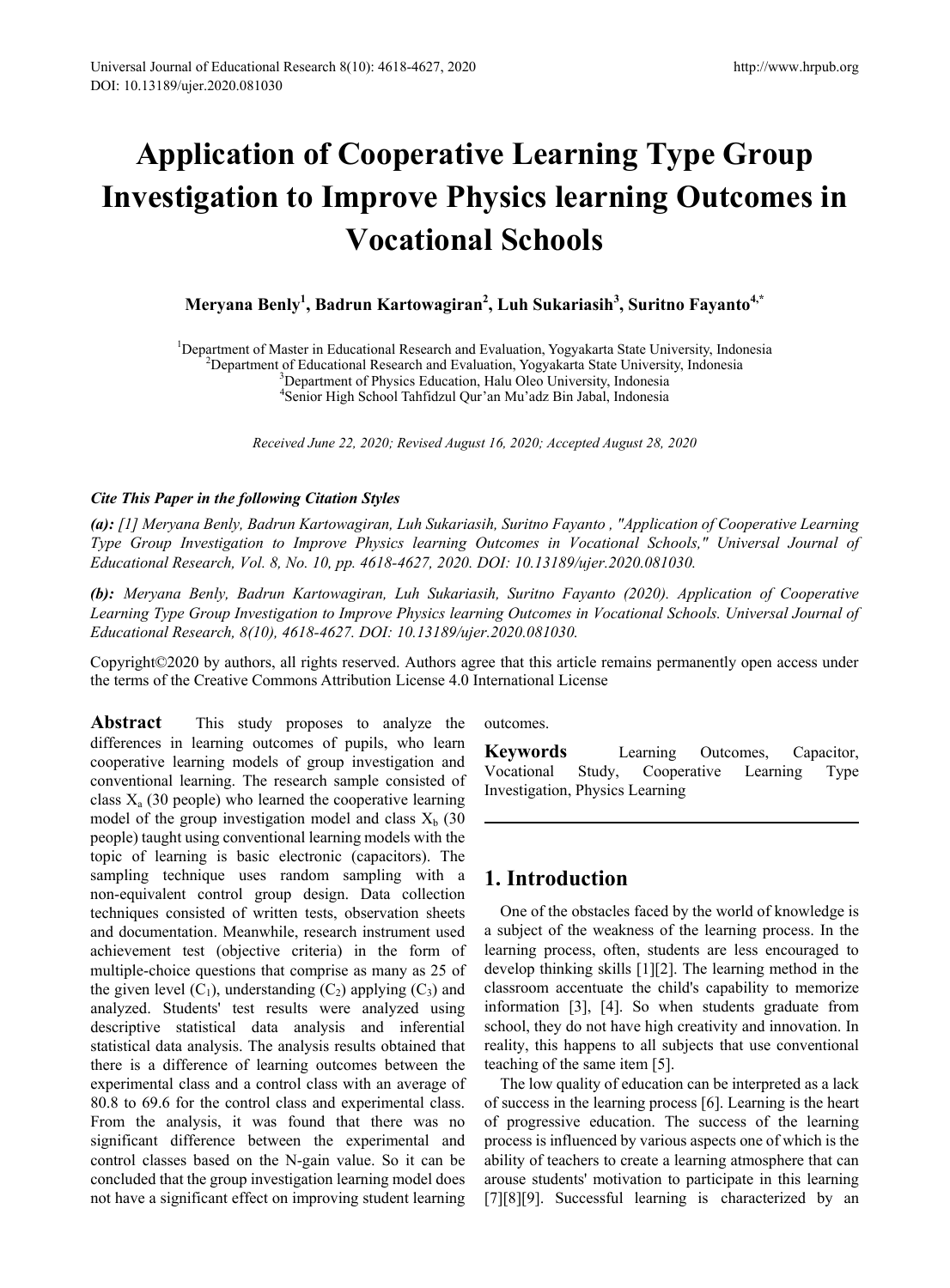increase in student understanding for each subject.

Vocational high school is an educational institution at higher secondary level education unit that prepares students to expertise in specific areas to enter the workforce and supplies to continue their education at a higher level [10]. Schools directly linked to teaching and learning activities are needed to increase the efficiency of the learning process, both from equipment, services and human resources, in order to enhance the quality of the learning process and to produce qualified, successful vocational graduates.

The teacher's main role is to teach students, specifically to train students to actively learn so that their ability (cognitive, affective, and psychomotor) can optimally grow. With active learning by involvement in any learning activity, the students ' ability to do things that are good will eventually form a life skill as the provision of life [11]. For this to be realizing, the teacher should know how students learn to master different ways of teaching students.

Group learning can be more productive with practical work activities. Based on the content contained in the vocational school curriculum, it is inevitable that laboratory activities play an essential role in learning physics, especially in the electronics field. Practical work is a proper way not only to activate students but more to help students develop their competencies. Ismayanti [12] notes that the standard of vocational graduates poses many problems. Many research results show that the work ethics of vocational students is still unsatisfactory. Many of them are less able to do work, work together, create, collaborate and argue. To develop students' learning skills, therefore, a suitable alternative model of learning was required. So the teacher offers model of cooperative learning type investigation model with the assumption that the model is effective in improving student learning outcomes.

The type of cooperative learning model group investigation is a model of cooperative learning that based on a constructive illustration [13], [14]. A teacher as mediator or facilitator who helps the student in the learning process goes well [15]. This learning model retains the active engagement of students, where active involvement of the students can be seen from the first stage to the final learning level. Students involved in the preparation, both in deciding the subject and how to know it through on-the-spot analysis, presenting research finding [16], [17]. This type requires students to have the ability to think independently. Thus, learning is not only memorizing. Nevertheless, more than that, students truly understand and to able to apply the knowledge gained to solve problems, find something to wrestle with their ideas. The advantages of the Cooperative Learning Type Group Investigation model are as follows:

1. Personal in the learning process can work freely; give enthusiasm for initiative, creative and active; self-confidence can be further increasing; can learn to solve, handle a problem.

- 2. Socially improve learning to work together; learn to communicate both with friends and teachers; learning good communication systematically; learn to respect the opinions of others; increase participation in making a decision.
- 3. Academically trained students to take responsibility for the answers given; work systematically; develop and practice skills; plan and organize work; check the truth of the answers they make; always thinking about the method or strategy used so that a generally accepted conclusion is obtained.

In the Group Investigation model of learning, social interaction is a critical factor for the development of a new mental scheme [14], [17]. In cooperative learning, the teacher plays a role in giving freedom to students to think analytically, critically, creative, reflective and productive [18], [19]. Implementation of the cooperative learning strategy of Group Investigation in learning is generally divided into 6 (six) steps: (1) Identifying topics and organizing students into groups (students review information sources, select topics, promote information collection for teachers), (2) grouping, (3) conducting research (students finding knowledge, analyzing data, and drawing conclusions), (4) preparation of the final report, (5) presentation of the final report (presentations are made in different forms for the whole class), (6) evaluation (teachers and students work together in the evaluation of learning, assessments aimed at assessing conceptual understanding and critical thinking skills) [20]–[22]. Group investigation is a general planning plan where students work in small groups using helpful questions, group discussions, and cooperative design and projects. In the investigation group, students not only work together but also help plan the topic to be studied [23]. This teaching pattern will create the desired learning because students as learning objects are involved in determining to learn.

The character of this complex group Investigation learning is interesting to study and try to apply, especially in vocational schools for Visual-Audio majors. One of the topics taught in physics is capacitors. A capacitor is a device that stores charge [24]. Often, though not always, a capacitor consists of two electrical conductors (conductors) separated by a barrier (insulator) or dielectric capacitance. Based on observations made at the vocational school 2 Kendari, during the teaching and learning process, teachers only convey theories by linking daily life, but not with direct practice.

Some researchers who study the cooperative learning model of investigation type include [25], [26], and [27]. Derlina & Hasanah [26] reported in their study that through the cooperative model of group type investment, the learning atmosphere was more effective. Cooperative relationships in study groups empower students to have the confidence to express their thoughts, connect with friends and exchange knowledge to solve learning problems. The same thing was founded in a study conducted by Santyasa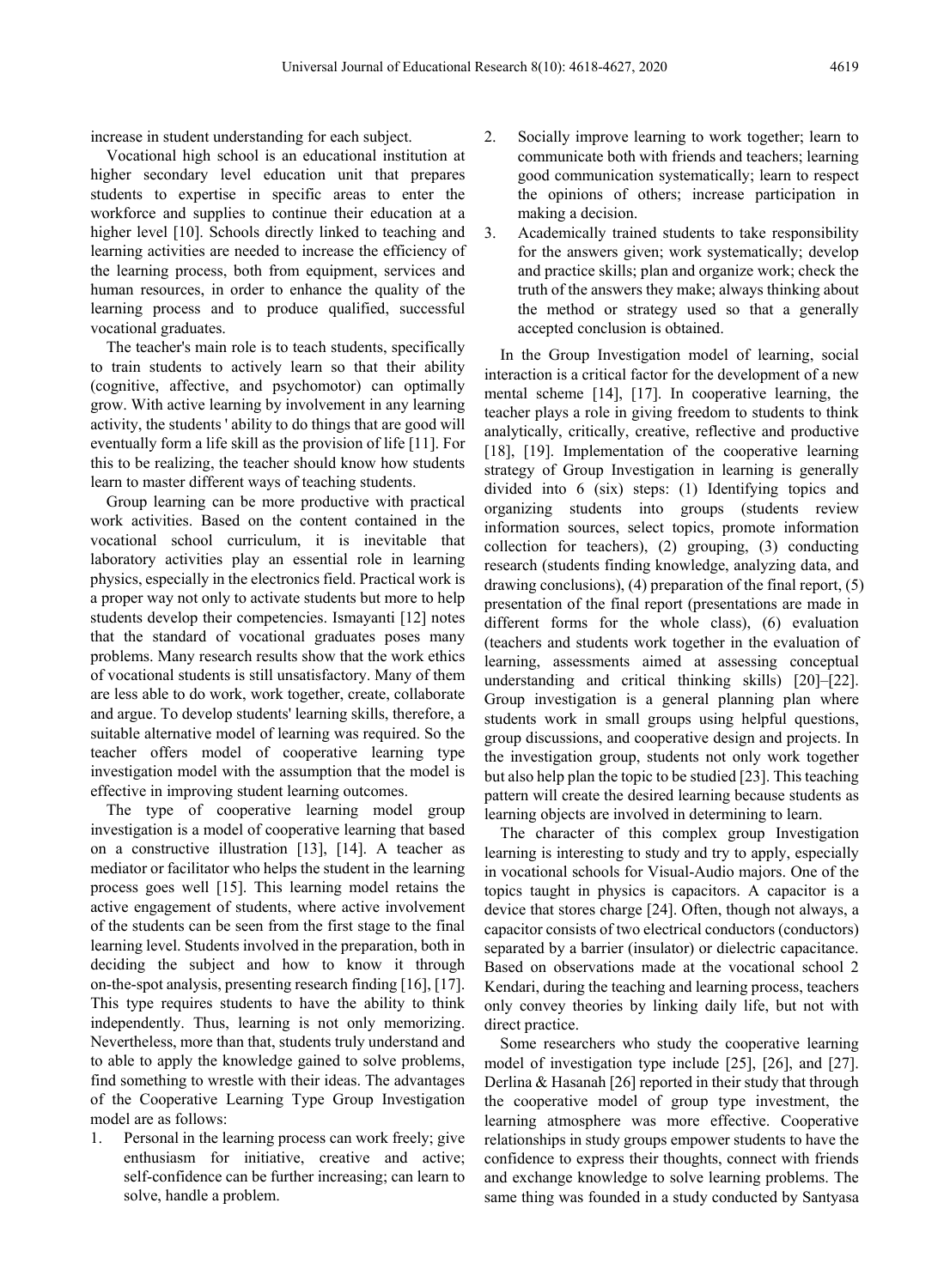[27] that the group investment model has a greater impact than the clear learning model in achieving critical thinking skills, social attitudes, moral attitudes and student character in high school physics learning sound waves and light waves. While Arinda [25] reported that the practical work skills of students using the PhET-based community study cooperative learning model in a useful 80.01 percent and 77.3 percent respectively. It indicated that learning to use the Community Investigation (GI) model with Phet allows learners skills for scientific research in both categories [25]. Sari [28] in her study reported that the learning results of physics with an investigation of a cooperative learning type investigations are higher than conventional learning. The learning results in physics with the ability to think logically above average are more important than students with the ability to think logically below average.

Based on the description that has been explained, the authors motivated to do a study with the title of the application of cooperative learning type group investigation to improve student learning outcomes. Therefore, the main objective of this study is (1) To find a description of student learning outcomes experimental class and control class before and after learning the subject matter of the capacitor; (2) To analyze the improvement in student learning outcomes between the group investigation class model and the traditional classroom model. Limitations of the problem in this study are to compare the results of student learning using cooperative learning models of group investigation type with conventional models in X class (consist of 60 students) of Vocational School 2 Kendari. Another one is the use of Cooperative learning model of group investigation type to improve learning outcomes on the topic of electronics basics (capacitor).

### **Research Problems**

Based on the explanation that has been described in a research question, namely:

- 1. How is the description of the learning outcomes of the experimental class and control class students before and after learning on the topic of electronic basics (capacitor)?
- 2. Is there a significant difference between the pretest and posttest average scores of the experimental class with the pretest and posttest average scores of the control class students on the basic topics of electronics (capacitor)?
- 3. Is the N-gain average value of the experimental class significantly better than the average value of the N-gain control class?

### **2. Methods**

### **2.1. Research Type and Research Variable**

This study was included in the category of

quasi-experimental. The variables in this study consisted of independent variables and dependent variables. The independent variable consists of classes taught by the Group Investigation cooperative learning model. In contrast, the dependent variable is physics learning outcomes.

### **2.2. Population and Sample**

The population consisted of 2 parallel classes of class  $X_a$ and  $X<sub>b</sub>$ , after being tested using the homogeneity test. So the researchers took two classes consisting of class  $X_a$ students and class  $X<sub>b</sub>$  students of Vocational School 2 Kendari. In this connection, the sample set to represent the entire population is 30 students in class  $X_a$  and 30 students in  $X_b$ , so in total 60 students.

### **2.3. Research Design**

The research design uses pretest-posttest control group design by dividing the class into two parts, namely the experimental class and the control class the experimental class was taught using a group investigation model. In contrast, the control class was taught using the traditional model (direct learning model)—research design in interpretation in Table 1.

**Table 1.** Research design

| Class      | Pretest | Treatment | Post-test |
|------------|---------|-----------|-----------|
| Experiment |         |           |           |
| Control    |         |           |           |

Where,

 $E =$ Experiment class

 $K =$  Control class

 $O_1$ = Pre-test experiment class

*O2*= Post-test experiment class

- $O_3$ = Pre-test control class
- *O4*= Post-test control class

 $X =$  Treatment given the experimental class that is the implementation of group investigation learning model.

 $C =$  Treatment without cooperative learning

#### **2.4. Research Procedure**

The steps used in the study are presented as follows.

- 1. Conducting preliminary observations at a vocational school two population Kendari to determine the amount that will be the object of research, the value of capacitor material physics learning outcomes and learning model applied to the teaching process.
- 2. Retrieving the value of test data before the primary topic of the capacitor for the homogeneity test.
- 3. Determine the research sample using SPSS software to determine homogeneous populations.
- 4. Prepare the grating test.
- 5. Determine test questions that will be used in the final test on experimental and control classes that qualify based on the results of expert validation.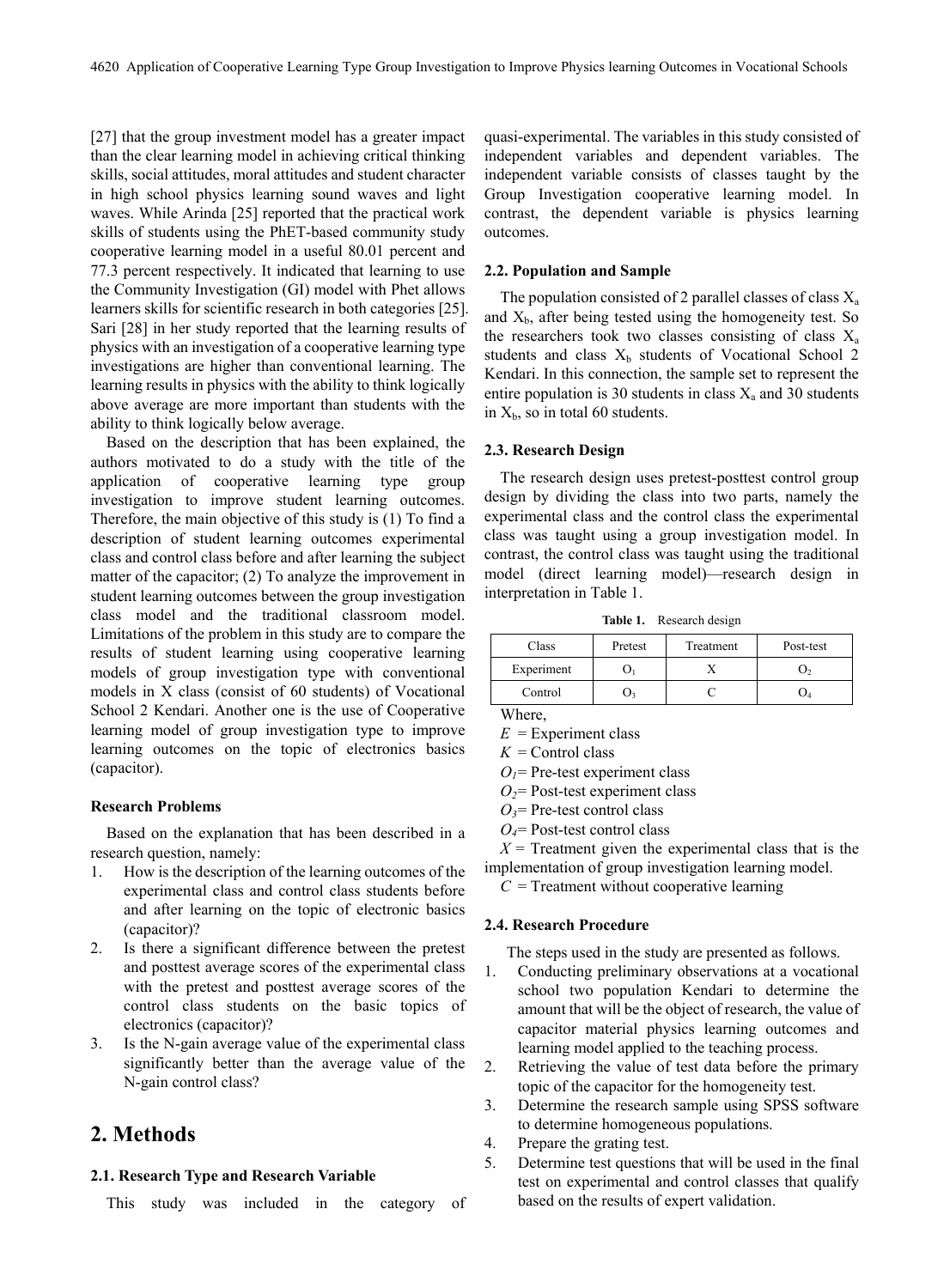- 6. Carry out pretest the control class and experimental class.
- 7. Conduct cooperative learning type Group Investigation (experimental class) and carry out conventional learning in class X (control class).
- 8. Perform posttest on an experimental class and control class.
- 9. Analyze the pretest and posttest.
- 10. Arrange of research results

### **2.5. Data Collection Technique**

Data collection techniques in this study include: (1) written test that used to collect student learning outcomes data; (2) the observation that used to collect data that is held teacher learning process as the enforceability of teachers; and (3) documentation to obtain data on student learning outcomes into the study population before the learning process.

### **2.6. Research Instrument**

The instrument that will be used to measure student physics learning outcomes in the form of achievement tests consists of 29 multiple choice objective test forms. The questionnaire instrument consisted of two choices. If the answer is correct, it will be one and false will be zero. The test given to the experimental group is the same as the test given to the control group. Learning outcomes measured are the cognitive aspect that is given (C1), understanding (C2) applying (C3) and analyze.

#### **2.7. Data Analysis Techniques**

Data were analyzed using descriptive and inferential analysis. Descriptive statistics are using to describe the values obtained by each class in the form of average values, maximum values, minimum values and standard deviations. Furthermore, to determine the value of student learning outcomes, the range of values used for objective tests in this study is 0-100 with the formula:

$$
S_i = \frac{S_{pi}}{S_m} \times 100\%
$$
 (1)

Where,

 $S_i$  = the value obtained by the students to–*i*  $S_{pi}$  = scores obtained by students to – *i*  $S_m$  = The maximum score achieved

Whereas inferential analysis uses a test, the data was analyzed using Microsoft Excel and SPSS. In contrast, the inferential analysis consists of normality test, homogeneity and hypothesis testing. Hypothesis testing uses independent sample T-Test which is making in the following form:

1. Hypothesis 1

There is no significant difference between the average values of pretest student learning outcomes. Physics experimental class with the average value of pretest physics learning outcomes of control class students before learning on the subject matter of Capacitors.

$$
H_o: \mu_1 = \mu_2
$$

 $H_1$ :  $\mu_1 \neq \mu_2$ 

Where,

 $H<sub>o</sub>$  = There is no significant difference between the average value of pretest student learning outcomes in the experimental class with the average value of pretest learning outcomes of control class students.

 $H_1$  = There is a significant difference between the average value of pretest student learning outcomes in the experimental class with the average value of pretest student learning outcomes control class

 $\mu_1$  = The average value of pretest learning outcomes in experimental class students

 $\mu_2$  = The average value of pretest learning outcomes in control class students

2. Hypothesis 2

The average value of the posttest results of students learning physics class experiment significantly better than the average value of the posttest learning outcomes physical control class in the subject matter of capacitors.

 $H_0$ :  $\mu_1 \leq \mu_2$ 

H<sub>1</sub>:  $\mu_1 > \mu_2$ 

Where,

 $H_0$  = The average value of students ' posttest results in the experimental class is less than or equal to the results of the students' posttest average control class

 $H_1$  = The average posttest value of student learning outcomes in the experimental class is greater than the average posttest student learning outcomes of the control class

 $\mu_1$  = The average posttest score of students' learning outcomes in the experimental class

 $\mu_2$  = The average posttest score of the learning outcomes of the control class students

3. Hypothesis 3

The average of the N-gain value results experimental class students learn physics significantly better than the average of the N-gain value physics learning outcomes control class in the subject matter capacitor

H<sub>0</sub>:  $\mu_1 \leq \mu_2$  $H_1$ :  $\mu_{g1}$  >  $\mu_{g2}$ 

Where,

 $H<sub>o</sub>$  = The average of N-gain value student learning outcomes in the experimental class is less than or equal to the average N-gain value student learning outcomes in the control class

 $H_1$  = The average value of N-gain learning outcomes in experimental class students is higher than the average value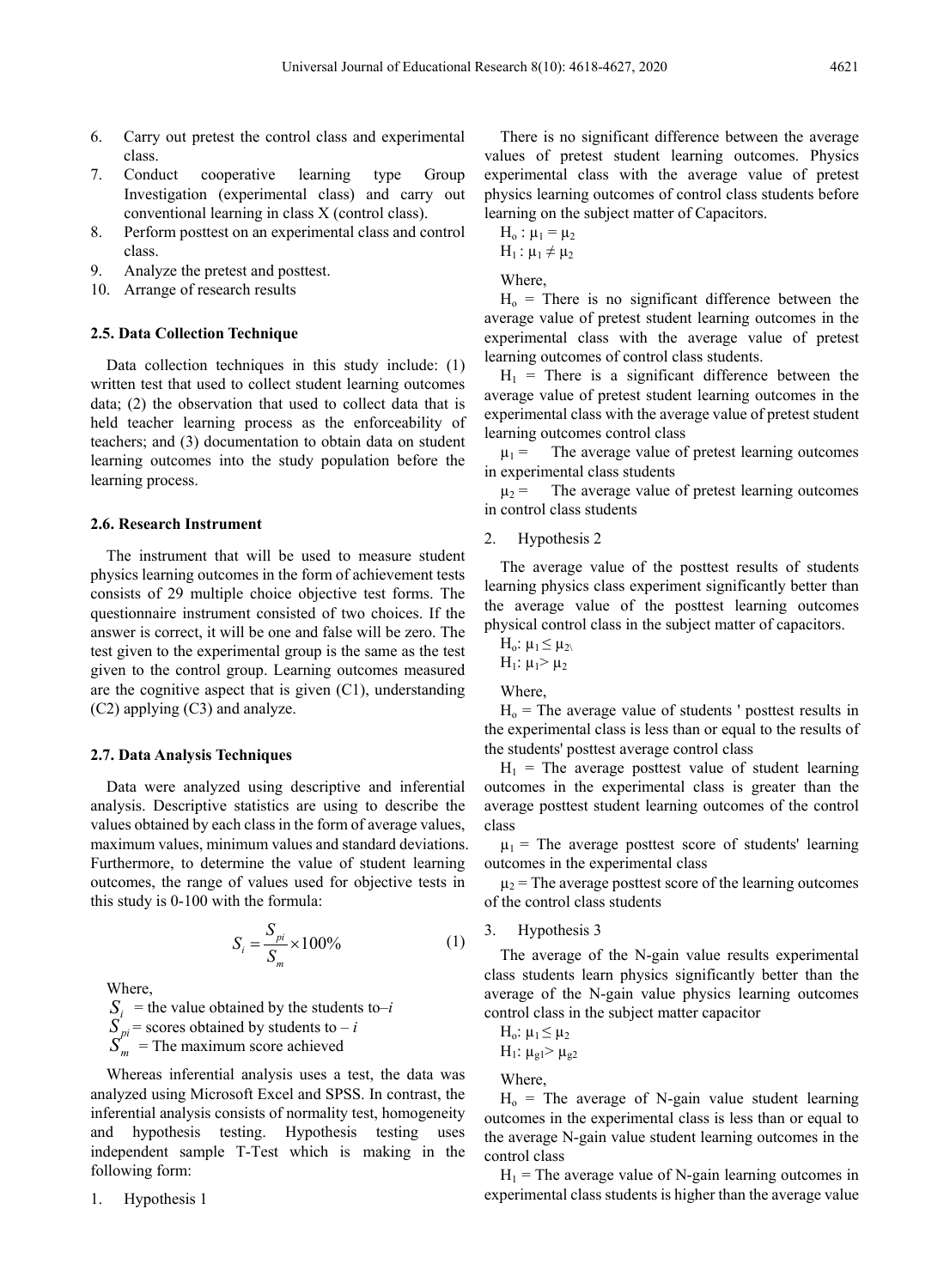of N-gain learning outcomes of control class students

 $\mu_{g1}$  = The average value of N-gain learning outcomes of experimental class students

 $\mu_{g2}$  = The average value of N-gain learning outcomes of control class students

# **3. Results**

### **3.1. Result of Descriptive Analysis**

The results of the descriptive analysis of pretest, posttest, and N-gain data for the experimental and control classes can be seen in Table 2.

| Value     |                      | <b>Experiment class</b> | Control class |           |  |
|-----------|----------------------|-------------------------|---------------|-----------|--|
|           | Pretest<br>Post-test |                         | Pretest       | Post-test |  |
| Average   | 43,2                 | 80,8                    | 39.9          | 69,6      |  |
| <b>SD</b> | 9,18                 | 11,7                    | 9,50          | 12,7      |  |
| Maximum   | 62                   | 96                      | 65            | 89        |  |
| Minimum   | 24                   | 62                      | 27            | 58        |  |

**Table 2.** Descriptive analysis of student learning outcomes

Based on Table 2, it can be seen that the average value of learning outcomes of the subject matter of the capacitors of the experimental class students and the control class students both have increased. At the pretest, the lowest and highest values were founded in the two classes, namely the experimental class and the control class. At the time of the posttest, the second-lowest value reached different class, and the highest value contained in the experimental class. This increase is due to the group investigation learning model emphasizing student choice and control rather than applying teaching techniques in the room. In this model, students are given full control and choice to plan what they want to learn and investigate; students are placed in small

groups. Each group is giving a different task or project.

Rutih et al., [29] states Group Investigation learning model can improve student learning outcomes better than conventional teaching methods. It is because the Group Investigation learning model can facilitate student learning in the topic chemicals in food so that learning outcomes are optimal. Fitriana [30] research results showed that students who were giving a cooperative learning model tipeGroup investigation had better academic achievement than students who were giving cooperative type STAD learning models.

Nonetheless, the average difference experimental class against class average nearing significant control. The average value grade students experiment and control class, as shown in Table 2, are presented in the form of Figure 1.



**Figure 1**. Graph of pretest and posttest mean score of the experimental class

Figure 1 shows that the average value of the pretest experimental class students was 43.2, and an increase in posttest with the average value obtained was 80.8. Next, the two classes analyzed in the percentage for each category. Categorizing the pretest and posttest student experiment class and control class, see Table 3.

**Table 3.** Classifying learning outcomes between the experimental and the control class

|             |                         |          | Learning outcomes                 |    |               |              |               |    |           |  |  |
|-------------|-------------------------|----------|-----------------------------------|----|---------------|--------------|---------------|----|-----------|--|--|
|             |                         |          | Experiment class<br>Control class |    |               |              |               |    |           |  |  |
| Value ratio | Category                |          | Pretest                           |    | Post-test     |              | Pretest       |    | Post-test |  |  |
|             |                         |          | $\%$                              |    | $\frac{0}{0}$ |              | $\frac{0}{0}$ |    | $\%$      |  |  |
| $0 - 40$    | Failed                  | 11       | 36,6                              | ш  | 3,70          | 14           | 51,85         |    | 3,7       |  |  |
| $41 - 55$   | Less                    | 15       | 55,5                              | 2  | 7,4           | 14           | 51,85         | 3  | 55,56     |  |  |
| 56-65       | Enough                  | 3        | 11,11                             | 5  | 18,51         | $\mathbf{0}$ | $\Omega$      | 9  | 33,33     |  |  |
| 66-80       | Good                    |          | 3,7                               | 14 | 51,85         | 2            | 7,4           | 12 | 44,44     |  |  |
| 81-100      | Very good               | $\theta$ | $\mathbf{0}$                      | 7  | 25,92         | $\mathbf{0}$ | $\Omega$      | 5  | 18,51     |  |  |
|             | Total                   | 30       | 100                               | 30 | 100           | 30           | 100           | 30 | 100       |  |  |
|             | Average                 |          | 42,4                              |    | 80,9          |              | 41,6          |    | 75,4      |  |  |
|             | Standard deviation (SD) |          | 9,41                              |    | 11,7          |              | 9,18          |    | 12,7      |  |  |

Information: *f* :frequency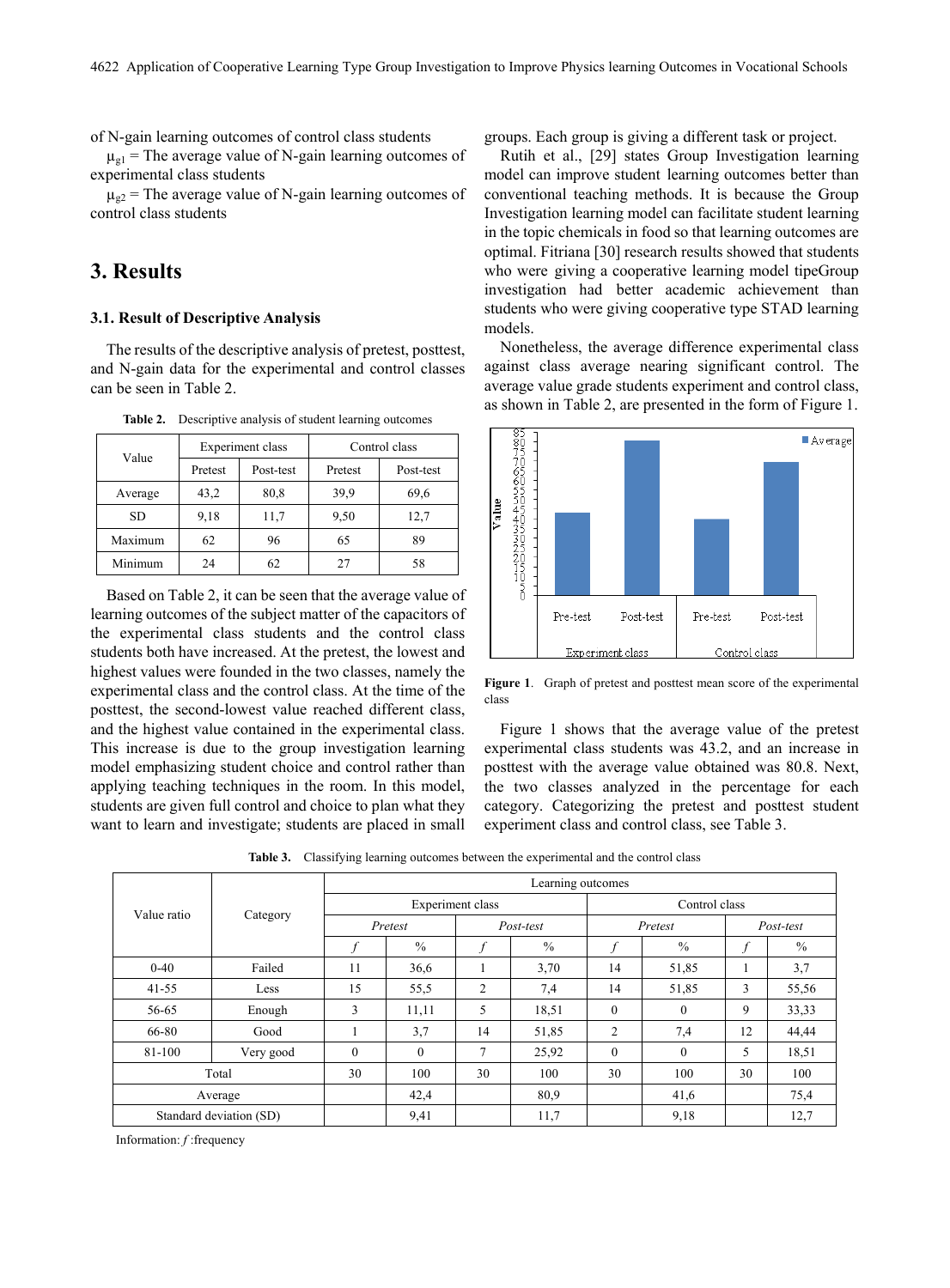Table 3 presents information that the pretest results of the experimental class students most of the students fall into the category of failing and lacking that both have the same percentage of 36.6% (11 students) and in the sufficient category of 11.11% (3 students) Good and very good category. There are no students in this category. Then the results of the posttest experimental class students explain most of the students included in the category of less with a percentage of 7.4% (2 students). Enough categories 18.51% (5 students), good category 51.85% (14 students), excellent25.92% (7 students) and the category of failure was 3.70% (1 student). For more details, we are presented in graphical form as contained in Figure 2.



**Figure 2**. Graphs categorizing student learning outcomes

Based on Figure 2, it can be seen that the average results of the control class pretest are in the low category with a percentage of 51.85% (14 Students). Then for the results of the posttest of students in the control class students who fall into the category of fail 3'7% (1 person). Next, less category, 55.56% (3 students), enough 33.33% (9 students), good category44, 44% (12 students) and very good category 18.58% (5 students).

Furthermore, to see the significance of improving learning outcomes, the reference N-gain value is used. We are categorizing N-Gain subject matter of learning outcomes capacitor experimental and control classes presented in Table 3.

|  | <b>Table 4.</b> Categorizing learning outcome-based N-gain Value |  |
|--|------------------------------------------------------------------|--|
|--|------------------------------------------------------------------|--|

| Value                                 | Category |    | Experiment<br>class | Control class |               |
|---------------------------------------|----------|----|---------------------|---------------|---------------|
|                                       |          |    | $\frac{0}{0}$       |               | $\frac{0}{0}$ |
| $N_{Gain} > 0,70$                     | High     | 25 | 83                  | 15            | 50            |
| $0,30 \leq N_{\text{-Gain}} \leq 0,7$ | Medium   |    | 16                  | 13            | 43            |
| $N_{Gain} < 0.70$                     | Low      | 0  |                     |               | 6             |

Information, *f*: Frequency

Based on Table 4, it can be said that the N-Gain category of learning outcomes of students' main capacitors both in the experimental class and the control class. Mostly falls into the medium category of 13 people (43%) in the experimental class and five people (16%) in the control class. In the experimental class, no student has the N-Gain

value in the low category, five students in the medium category, or approximately 16.66%, and 25 students in the high category, or  $88.33\%$ . At no control class students who have the N-Gain value in the low category, two students in a category are 13 0rang or approximately 16.66% of students and 15 students in the high category of 50%.

Therefore, in general, it can be said that the description of the N-Gain learning outcomes of the experimental class students mostly falls into the medium category with a percentage of 44.44%. As for the N-Gain category, the learning outcomes of control class students were mostly in the low category, with a percentage of 59.26%.%.

#### **3.2. Result of Inferential Analysis**

#### a). Normality test

The The results of the normality test results of student learning outcomes that are obtained using the Kolmogorov-Smirnov test provided in Table 5 via the cooperative learning model type investigation.

|                               |                | Kolmogorov-Smirnov <sup>a</sup> | α    | Conclusion           |
|-------------------------------|----------------|---------------------------------|------|----------------------|
|                               | Statistik<br>P |                                 |      |                      |
| Experimen<br>class : pre-test | 0,145          | 0,110                           |      |                      |
| Experimen<br>class: post-test | 0,167          | 0,210                           | 0,05 | Data is<br>normality |
| Control class:<br>pre-test    | 0,144          | 0,116                           |      |                      |
| Control class:<br>post-test   | 0,142          | 0,127                           |      |                      |

**Table 5.** Results of data normality test

Table 5 indicates that significant value to the experimental class (pretest and posttest) of 0,167 dan 0.210, which is higher than  $\alpha = 0.05$ —thus concluded that the learning outcome data were studying through a normally distributed learning model. Similarly, in the control class (pretest and posttest), significant values are 0.116 and 0.127, which is higher than  $\alpha$  = 0.05. So it can be concluded that both the learning of each class learning with cooperative learning model type normally distributed group investigation at  $\alpha = 0.05$ 

#### b). Homogeneity test

Results of the homogeneity testing of data variance learning by group study learning models and traditional learning models written in Table 6

**Table 6.** The results of the data homogeneity test

| Data      |       | $\alpha$ | Conclusion          |
|-----------|-------|----------|---------------------|
| Pretest   | 0,526 | 0.05     | Data is homogeneity |
| Post-test | 0,108 | 0.05     | Data is homogeneity |

Table 6 shows that the significant value that is greater than  $\alpha$  = 0.05. It can be concluded that the data pretest and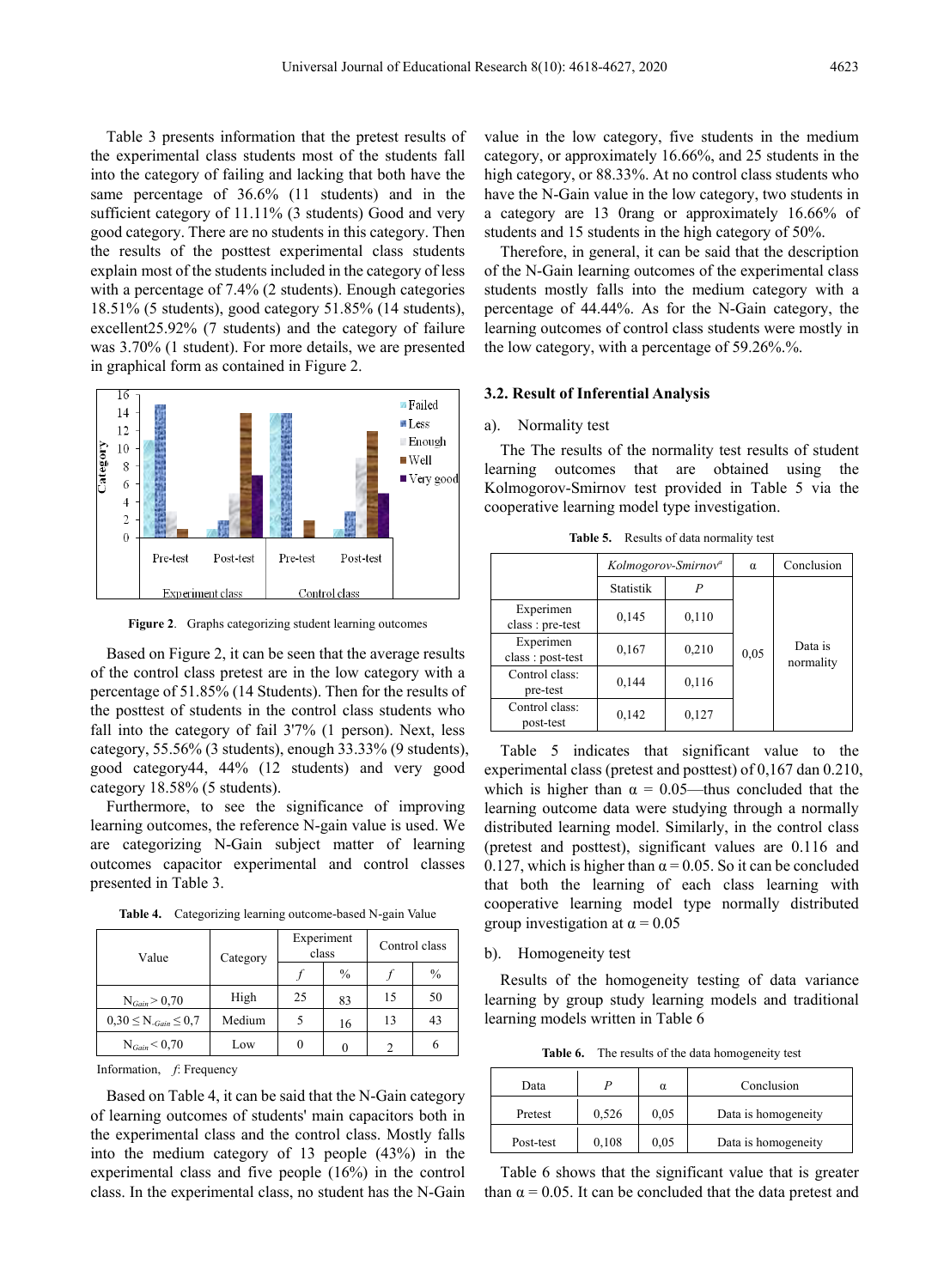posttest students are learning through cooperative learning model investigation group is homogeneous

### c). Hypothesis Test

Hypothesis test was analyzed using SPSS software with T-test analysis. The following are the results of the hypothesis test analysis:

1. Hypothesis 1

The results of the T-test analysis of the pretest mean value of students learning through the cooperative group type investigative learning model and the conventional learning model are presented in Table 7.

**Table 7.** Hypothesis test results 1

| N  | Average | <b>SD</b> | dk |                   | А | Conclusion       |
|----|---------|-----------|----|-------------------|---|------------------|
| 30 | 43,2    | 9,18      |    |                   |   |                  |
| 30 | 39,9    | 9.41      | 58 | $0,739 \mid 0,05$ |   | $H0$ is accepted |

Table 7 shows that the value of  $\rho$  is higher, so it can be assumed that there is no substantial difference between the average value of student pretest learning by study group style cooperative learning models and traditional learning models

### 2. Hypothesis 2

The different test results of the average posttest scores of students learned through the cooperative group type investigative learning model and the complete traditional model of learning are presented in Table 8.

**Table 8.** Hypothesis test results 2

| N  | Average | <b>SD</b> | Dk |        | α    | Conclusion       |
|----|---------|-----------|----|--------|------|------------------|
| 30 | 80,8    | 13,44     |    |        |      |                  |
| 30 | 69.6    | 11,75     | 58 | 0,0097 | 0.05 | $H0$ is rejected |

From Table 8 it can be shown that the value of  $\rho$  is lower than  $\alpha = 0.05$ , so it can be inferred that there is a substantial difference between the average value of posttest students learning by study cooperative learning models type investigations and traditional learning models.

3. Hypothesis 3

The test results of N-Gain students learning through cooperative learning model investigation and conventional learning is presented in Table.

**Table 9.** Hypothesis test results 3

| N  | Average | SD     | Dk | $\boldsymbol{\rho}$ | А    | Conclusion       |  |
|----|---------|--------|----|---------------------|------|------------------|--|
| 30 | 0.85    | 0,1272 | 58 |                     |      |                  |  |
| 30 | 0,82    | 0,1960 |    | 0,0097              | 0.05 | $H0$ is rejected |  |

Table 9 shows that  $\rho$  is lower than  $\alpha = 0.05$ , and it can be

inferred that there is a substantial gap between the N-Gain scores of students studying by study forms of cooperative learning and traditional learning models.

### **4. Discussion**

Based on the results of descriptive analysis (Table 5) on the pretest student learning outcomes with the average value obtained by the experimental class and control class students during the pretest, namely the experimental class was 43.2 and the control class 39.9. The low student learning outcomes before learning on the subject matter of capacitors caused by natural factors. Namely, the students who have tested have not gotten the subject matter about the capacitors in detail, so that their understanding and knowledge of the capacitor topics still very limited. The average yield of the pretest students showed that students' initial ability both to class experimental and control classes are statistically equal or homogeneous. So that both types can be treated differently, this result can also be proven inhomogeneity testing, which shows that both classes are comparable.

The physics learning outcomes did not show a significant difference (Table 2). It is likely to be influenced by the ability of students during the learning process. It is consistent with studies performed by [31] that there is substantial difference in students' learning outcomes in learning model implementation form of investigation with student learning outcomes in applying the Non-Group study to the learning triangle.

Furthermore, based on the results of the descriptive analysis it was seen that the increase in the average learning outcomes (N-gain) of the experimental class students was more significant than the average increase in the results (N-gain) of the control class students (Table 4). The average N-gain of students in the experimental class increased by 59%, while the gain of students in the control class 47%. These tests correspond to inferential testing (Table 6), where inferential test results are at a confidence point of 95%. Of course that the experimental class students' mean gain value did not indicate a substantial difference with the gain value of the control class student. This result proved by the value of ρ, which is smaller than the value of  $\alpha = 0.05$ , which is 0.0097.

A similar result was obtained from the results of the T-Test inferential analysis contained in SPSS 16.0 (Table 7, Table 8 and Table 9), confirming that the pretest results of students both taught through cooperative learning models of the type of investigation group (experimental class). Moreover, those taught using conventional learning models (control group) there is a significant difference, with the value  $\rho = 0.739$  higher than  $\alpha = 0.05$ .

In testing the student's, posttest results showed that statistically there is a significant difference between the average value of the posttest students are learning with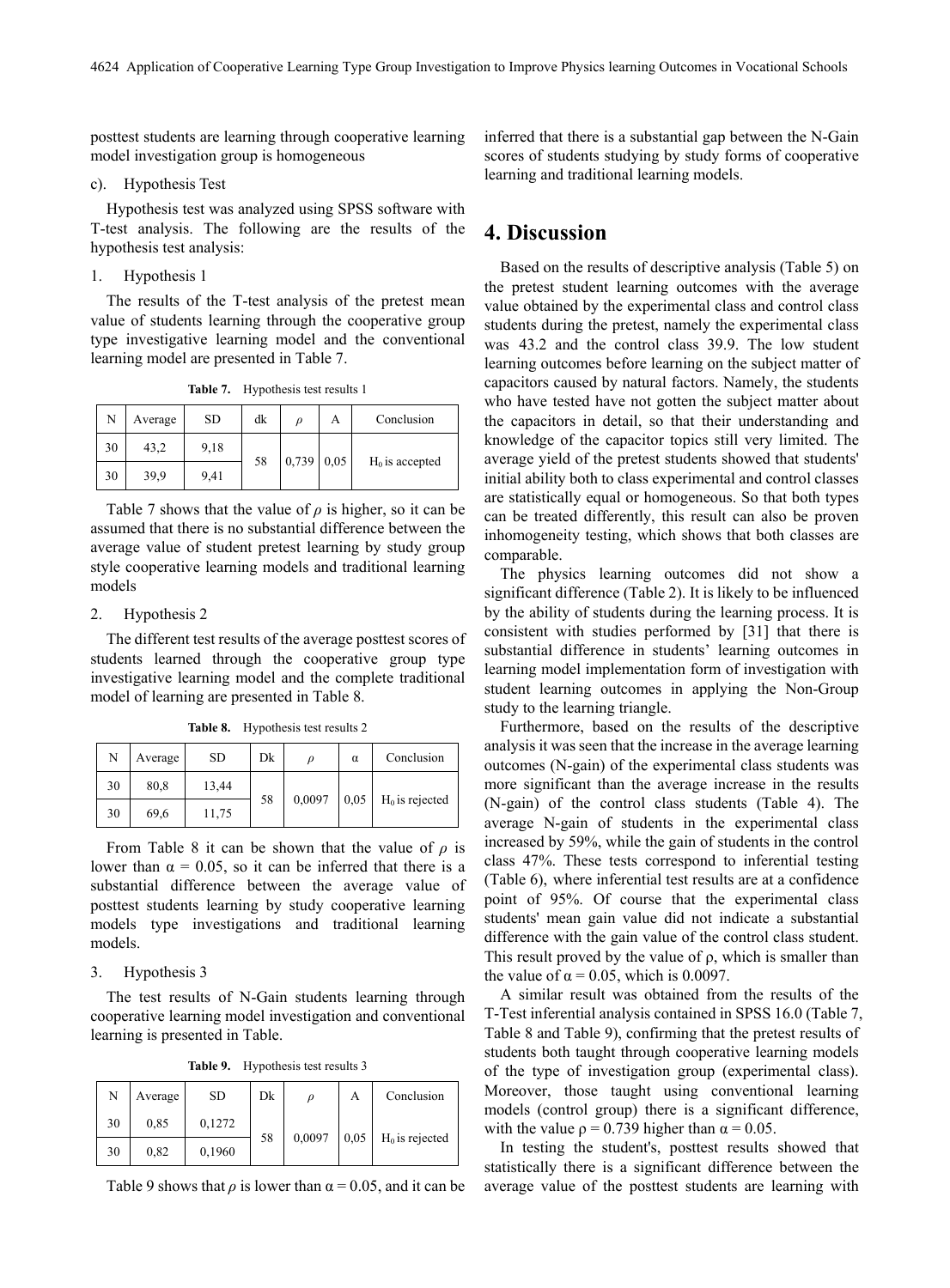cooperative learning model of investigation with the average value of the posttest students learn through conventional study. In other words, it can be said that the average posttest value of students learn with the cooperative learning model of the investigative group is higher than the average posttest value of student study with conventional learning models. This result can be proved by *ρ* value smaller than the value of  $\alpha = 0.05$  is 0.0097. This increase is due to Group investigation helps teachers to link material with students' real situations and encourage students to apply knowledge in their lives [32]. In line with this, the research conducted by the Wahyuni et al.,[33] showed that the application of the investigation group was able to increase the interest and student learning outcomes and help students to apply their knowledge in life. Group investigation is one of the discovery-based cooperative learning methods where each group consists of 4-6 people with a heterogeneous group composition [34]. The steps of group investigation in learning are forming groups and selecting topics, planning the completion of topics, conducting investigations, preparing reports, presenting reports, and evaluating.

This result supported by a study conducted by [33] say that a group investigation model based on guided inquiry experiments is effective in increasing students' cognitive learning activities and outcomes on the topic of reflection compared to simple experimental methods. Whereas [14] described that the group investigation model could improve cognitive, psychomotor and effective learning outcomes of students. Furthermore, [35][21] related that cooperative learning type group investigation (GI) effectively applied to students' learning outcomes on the subject of optical devices that based on the results of the T-test obtained 1,965 results then  $t_{table} = 1.671$ , with the provisions that if  $t_{table} < t_{count}$  i.e. (1,658 <1,965). Whereas, [36] reported the results of the study showed that the Investigation learning method could improve students' critical thinking skills by 25.44%. On the other hand, [37] states that there is a group investigation effect on students' conceptual understanding. While Astra et al. [38] report that the outcome of this research on quality aspects of learning-student-student interaction, teacher-student interaction, and learning outcomes, is about 75%, according to the findings, it can be concluded that implementing cooperative learning type investigation can enhance learning processes and learning outcomes in physics science.

Therefore, the results of the study indicate that the cooperative learning model of investigative type using is very suitable for use in the learning process in which the ability of students actively participate in all aspects, make decisions to set the direction of the goals they are working.

# **5. Conclusions**

From the description that has described conclusions of

this research are: (1) The results of students learning physics after learning increased both for the experimental class and the control class. It indicated by the average acquisition of learning outcomes which increased from 42.4 to 80.9 for the experimental class and the control class from 41.6 to 75.4; (2) overview of learning outcomes using the group investigation learning model that is an increase in learning outcomes. Nevertheless, the increase is not significant between the two classes.

# **Acknowledgments**

Researchers are very grateful to experts for their appropriate to Vocational School of 2 Kendari, which has facilitated researchers so that research can be resolved. The author would like thanks to Department of Master in Education Research and Evaluation for support and assisted so the study can be completed.

# **REFERENCES**

- [1] L. Sukariasih, A. S. Ato, S. Fayanto, L. O. Nursalam, and L. Sahara, "Application of SSCS model (search, solve, create and share) for improving learning outcomes: the subject of optic geometric," *J. Phys. Conf. Ser.*, vol. 1321, no. 3, 2019, DOI: 10.1088/1742-6596/1321/3/032075.
- [2] T. S. Ningsih, Abdurahman, D. Mardapi, and S. Fayanto, "Study on the effect of Core (connecting, organizing, reflecting and extending) learning model on mathematics learning outcomes of cognitive domain," *Univers. J. Educ. Res.*, vol. 7, no. 11, pp. 2463–2471, 2019, DOI: 10.13189/ujer.2019.071125.
- [3] W. R. Klemm, "What good is learning if you do not remember it?" *J. Eff. Teach.*, vol. 7, no. 1, pp. 61–73, 2007.
- [4] S. Fayanto, M. Musria, E. Erniwati, L. Sukariasih, and H. Hunaidah, "Implementation of quantum teaching model on improving physics learning outcomes in the cognitive domain at junior high school," *IJIS Edu Indones. J. Integr. Sci. Educ.*, vol. 1, no. 2, pp. 131–138, 2019, DOI: 10.29300/ijisedu.v1i2.1958.
- [5] M. Y. R. T. Kawuri, I. Ishafit, and S. Fayanto, "Efforts to improve the learning activity and learning outcomes of physics students with using a problem-based learning model," *IJIS Edu Indones. J. Integr. Sci. Educ.*, vol. 1, no. 2, pp. 105– 114, 2019, DOI: 10.29300/ijisedu.v1i2.1957.
- [6] F. Fatmawati, L. Sukariasih, S. Fayanto, and H. Retnawati, "Investigating the effectiveness of inquiry learning and direct learning models toward physics learning," vol. 317, no. IConProCS, pp. 260–265, 2019, DOI: 10.2991/iconprocs-1 9.2019.54.
- [7] Prasetyo Widyanto, "Penerapan metode pembelajaran group investigation berbantuan media flanelgraf untuk meningkatkan minat dan hasil belajar siswa pada mata pelajaran IPA," *J. Pendidik. Dasar Nusant.*, vol. Vol. 3, no. No. 1, p. 12, 2017.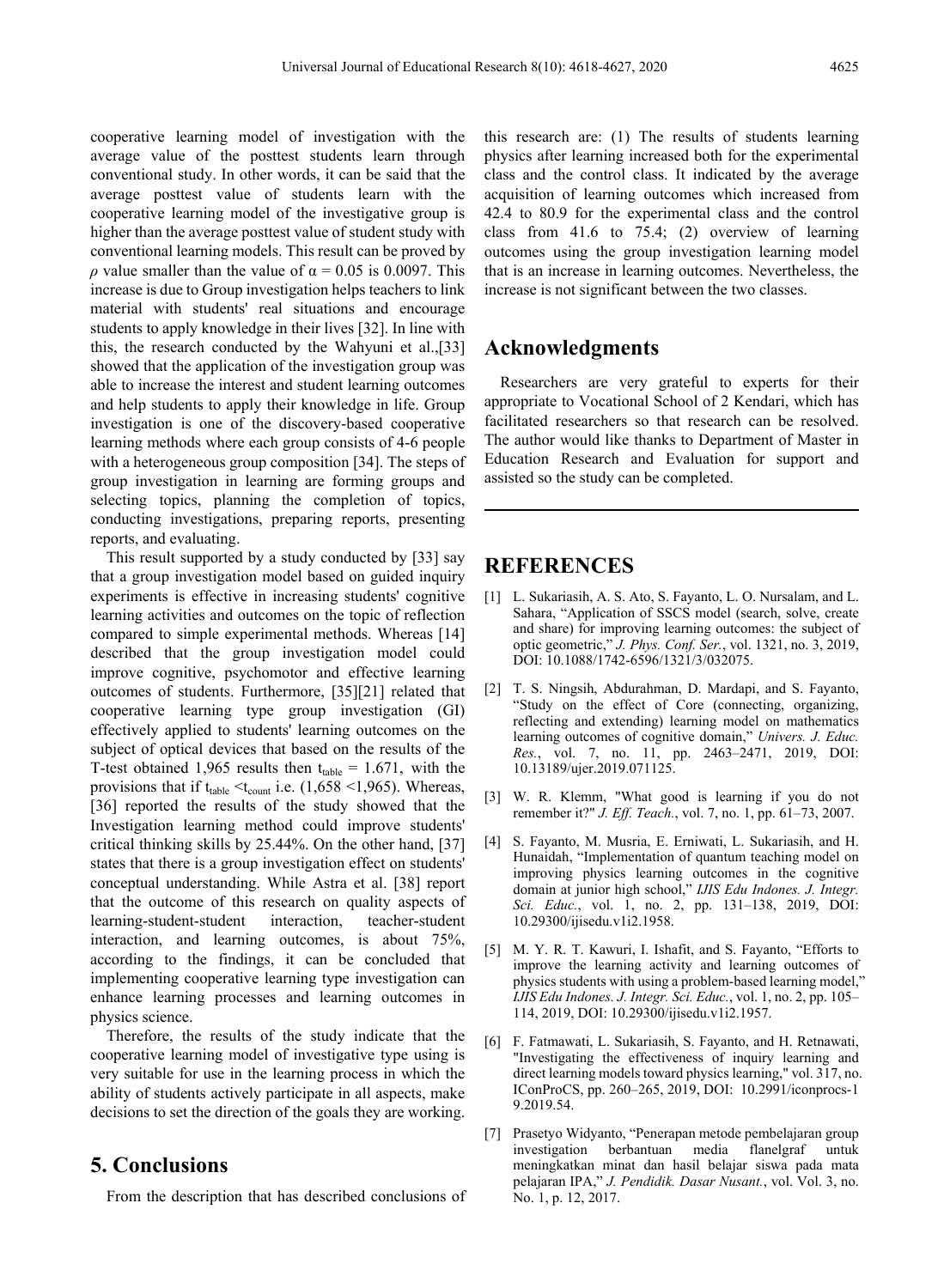- [8] L. Sukariasih, A. S. Ato, S. Fayanto, L. O. Nursalam, and L. Sahara, "Application of SSCS model (Search, Solve, Create and Share) for improving learning outcomes: the subject of optic geometric," in *Journal of Physics: Conference Series*, 2019, vol. 1321, no. 3, DOI: 10.1088/1742-6596/1321/3/03 2075.
- [9] M. Y. R. T. Kawuri and Suritno Fayanto, "Penerapan model discovery learning terhadap keaktifan dan hasil belajar siswa kelas X MIPA SMAN 1 Piyungan Yogyakarta Maria Yosephien," *J. Penelit. Pendidik. Fis.*, vol. 5, no. 1, pp. 1–8, 2020.
- [10] A. G. Tamrin, S. Slamet, and S. Soenarto, "The link and match of the demand and supply for productive vocational school teachers with regard to spectrum of vocational skills in the perspective of education decentralization," *J. Pendidik. Vokasi*, vol. 8, no. 1, p. 40, 2018, DOI: 10.21831/jpv.v8i1.15135.
- [11] M. Muslimin, S. Saleh, and M. Darwis, "Implementation of the use of lecture method in filing subjects at the department of office vocational school YPLP PGRI 1 Makassar," *J. Adm. J. Pemikir. Ilm. dan Pendidik. Adm. Perkantoran*, vol. 6, no. 2, p. 95, 2020, doi: 10.26858/ja.v6i2.11831.
- [12] E. Ismayanti, "The design of collaborative learning for teaching physics in vocational secondary school," *IOP Conf. Ser. Mater. Sci. Eng. 336*, vol. 336, no. ICVEE 2017, pp. 1– 11, 2018, DOI: 10.1088/1757-899X/336/ 1/012040.
- [13] F. Eshetu, D. Gebeyehu, and M. Alemu, "Effects of cooperative learning method on secondary school students ' physics achievement," *Int. J. Multidiscip. Curr. Res.*, vol. 5, no. May, pp. 669–676, 2017.
- [14] H. Yusniati and M. Yusuf, "Penerapan model pembelajaran kooperatif tipe group investigation untuk meningkatkan hasil belajar fisika hukum newton tentang gravitasi pada siswa kelas X1 IPA1 SMA Negeri 7 Kupang," *J. Sains dan Pendidik. Fis.*, vol. 12, no. 1, pp. 1–13, 2016.
- [15] Awaluddin, "Pembelajaran kooperatif tipe investigasi kelompok dengan penerapan software excel dan LKS untuk memahamkan persamaan," *J. Pendidik. Sains*, vol. 1, no. 1, pp. 65–71, 2013.
- [16] M. Fadilurrahman, C. Ismaniati, and A. Mustadi, "Increasing student learning activeness through group investigation," *J. Phys. Conf. Ser.*, vol. 1233, no. 012079, pp. 1–7, 2019
- [17] W. A. U. Wardoyo and J M Sumilat, "Investigation group learning models on social sciences learning," *J. Educ. Method Technol.*, vol. 2, no. 1, pp. 57–64, 2018.
- [18] F. U. Nuha, D. Novita, and Bertha Yonata, "The development of student activity sheet (SAS) through cooperative learning model type group investigation (gi) to practice science process skill on matter of acid base for class XI," *Unesa J. Chem. Educ.*, vol. 7, no. 2, pp. 167–173, 2018
- [19] M. D. Wahyudi and G. Tripuspitaningrum, "Improving students learning outcome using group investigation model combined with think pair share and course review horay,' *Adv. Soc. Sci. Educ. Humanit. Res.*, vol. 274, no. 1, pp. 142– 146, 2018, DOI: 10.2991/iccite-18.2018.32.
- [20] E. Wijayanti, M. Firdaus, and hary Sulaksono, "Improving physics learning outcome through cooperative learning

model of group investigation type and student learning motivation in SMAN 1 pesanggaran-Banyuwangi," *Higher Education of Economic Mandala*, pp. 30–39, 2016.

- [21] D. R. Tobergte and S. Curtis, "Cooperative learning : theory & practice," *J. Chem. Inf. Model.*, vol. 53, no. 9, pp. 1689– 1699, 2013
- [22] F. J. Irawan and N. Ningrum, "Pengaruh penggunaan model cooperative learning tipe group investigation (gi) terhadap hasil belajar prakarya dan kewirausahaan (pkwu) siswa kelas X semester genap SMK Negeri 1 Metro Tp 2015-2016," *Promosi (Jurnal Pendidik. Ekon.*, vol. 4, no. 2, pp. 61–68, 2016.
- [23] Mutiara, "Efek Model pembelajaran kooperatif tipe group investigation (GI) dan penguasaan materi fisika prasyarat terhadap hasil belajar fisika siswa SMA," *J. Pendidik. Fis.*, vol. 3, no. 2, pp. 46–52, 2014.
- [24] S. M. Zegeye, "A review paper on the study of charging and discharging the capacitor," *Am. J. Quantum Chem. Mol. Spectrosc.*, vol. 3, no. 2, pp. 48–55, 2019, DOI: 10.11648/j.ajqcms.20190302.14.
- [25] Y. Arinda, I. Wilujeng, and H. Kuswanto, "The Application group investigation (GI) learning model-assisted phet to facilitate student scientific work skills," *Int. J. Educ. Res. Rev.*, vol. 4, no. 2, pp. 254–261, 2019, DOI: 10.24331/ijere.518069.
- [26] Derlina and N. Hasanah, "Influence of cooperative type model of group investigation on student s ' cognitive learning outcomes," *Int. Conf. Scholarsh. Teach. Learn.*, vol. 1, no. 1, pp. 174–178, 2017.
- [27] I. W. Santyasa, I. N. Kanca, I. W. S. Warpala, and I. K. Sudarma, "Group investigation and explicit learning models in learning physics at senior high schools," *J. Penelit. Pengemb. Pendidik. Fis.*, vol. 5, no. 2, pp. 203–216, 2019, DOI: 10.21009/1.05216.
- [28] E. Sari, "Pengaruh model pembelajaran kooperatif tipe group investigation terhadap hasil belajar fisika ditinjau darikemampuan berpikir logis," *J. Pendidik. Fis.*, vol. 6, no. 1, pp. 27–31, 2017.
- [29] R. P. Dewi, R. S. Iswari, R. Susanti, and I. Artikel, "Penerapan model group investigation l," *Unnes Sci. Educ. J.*, vol. 1, no. 2, p. 76, 2012.
- [30] L. Fitriana, "Pengaruh model pembelajaran cooperative tipe group investigation (GI) dan terhadap prestasi belajar matematika ditinjau dari kemandirian belajar siswa," Universitas Sebelas Maret, 2010.
- [31] L. Izzati, M. Kumar, and N. Priatna, "Application of investigation group learning model on triangle lesson," *J. Phys. Conf. Ser.*, vol. 1157, no. 042066, pp. 1–7, 2019, DOI: 10.1088/1742-6596/1157/4/042066.
- [32] A. T. Kesuma, *Menyusun PTK Itu Gampang*. Jakarta: Esensi, 2013.
- [33] I. Wahyuningsih, Sarwi, and Sugianto, "Penerapan model kooperatif group investigation berbasis aktivitas belajar," *Unnes Phys. Educ. J.*, vol. 1, no. 1, pp. 1–6, 2012.
- [34] Rusman, *Model-model pembelajaran*. Depok: PT Rajagrafindo persada, 2012.